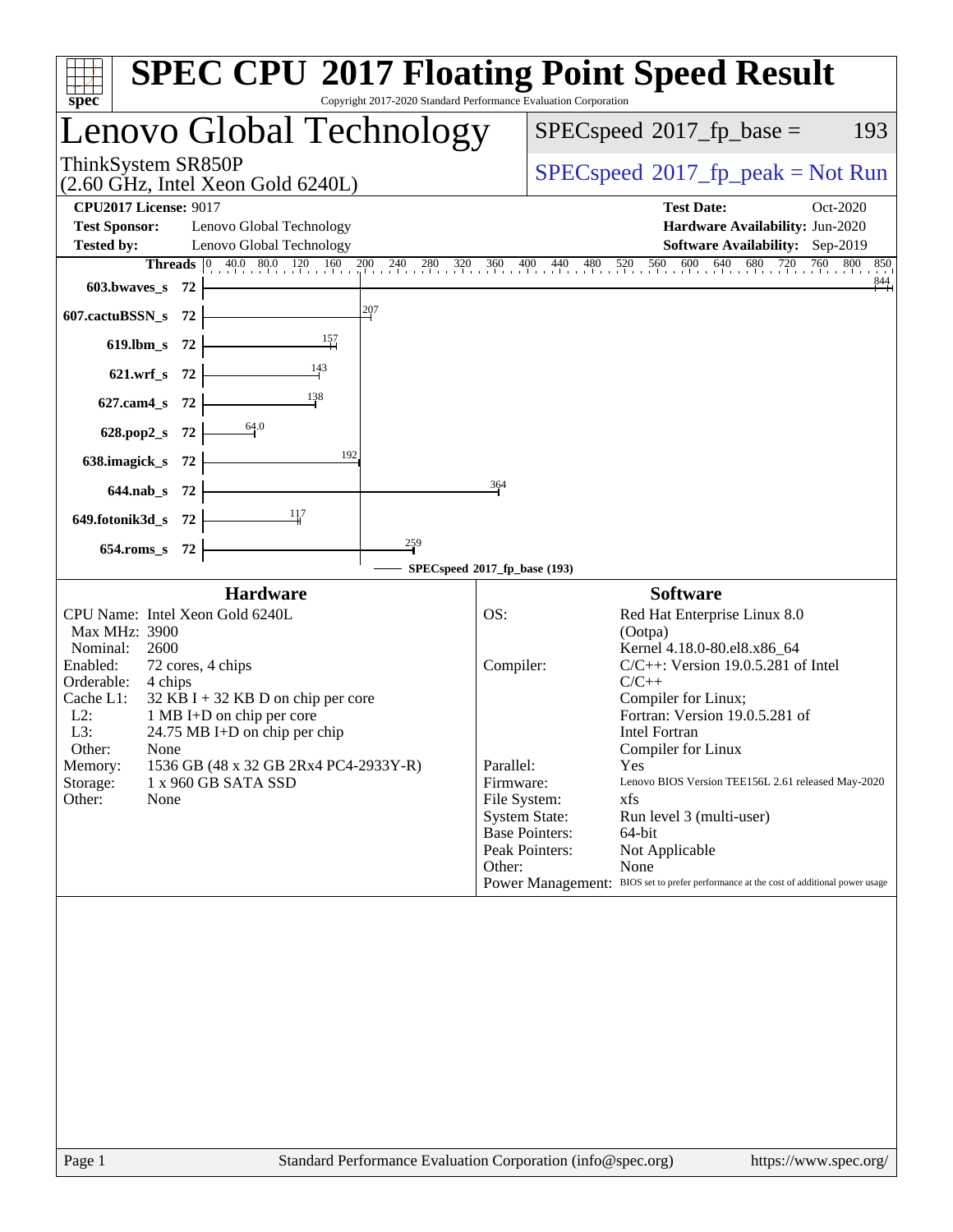

# **[SPEC CPU](http://www.spec.org/auto/cpu2017/Docs/result-fields.html#SPECCPU2017FloatingPointSpeedResult)[2017 Floating Point Speed Result](http://www.spec.org/auto/cpu2017/Docs/result-fields.html#SPECCPU2017FloatingPointSpeedResult)**

Copyright 2017-2020 Standard Performance Evaluation Corporation

### Lenovo Global Technology

(2.60 GHz, Intel Xeon Gold 6240L)

ThinkSystem SR850P<br>  $(2.60 \text{ GHz, Intel Yoon Gold } 6240 \text{ J})$  [SPECspeed](http://www.spec.org/auto/cpu2017/Docs/result-fields.html#SPECspeed2017fppeak)<sup>®</sup>[2017\\_fp\\_peak = N](http://www.spec.org/auto/cpu2017/Docs/result-fields.html#SPECspeed2017fppeak)ot Run  $SPECspeed^{\circledcirc}2017_fp\_base = 193$  $SPECspeed^{\circledcirc}2017_fp\_base = 193$ 

**[Test Sponsor:](http://www.spec.org/auto/cpu2017/Docs/result-fields.html#TestSponsor)** Lenovo Global Technology **[Hardware Availability:](http://www.spec.org/auto/cpu2017/Docs/result-fields.html#HardwareAvailability)** Jun-2020 **[Tested by:](http://www.spec.org/auto/cpu2017/Docs/result-fields.html#Testedby)** Lenovo Global Technology **[Software Availability:](http://www.spec.org/auto/cpu2017/Docs/result-fields.html#SoftwareAvailability)** Sep-2019

**[CPU2017 License:](http://www.spec.org/auto/cpu2017/Docs/result-fields.html#CPU2017License)** 9017 **[Test Date:](http://www.spec.org/auto/cpu2017/Docs/result-fields.html#TestDate)** Oct-2020

#### **[Results Table](http://www.spec.org/auto/cpu2017/Docs/result-fields.html#ResultsTable)**

|                             | <b>Base</b>                 |                |                |                |       | <b>Peak</b>    |            |                |                |              |                |              |                |              |
|-----------------------------|-----------------------------|----------------|----------------|----------------|-------|----------------|------------|----------------|----------------|--------------|----------------|--------------|----------------|--------------|
| <b>Benchmark</b>            | <b>Threads</b>              | <b>Seconds</b> | Ratio          | <b>Seconds</b> | Ratio | <b>Seconds</b> | Ratio      | <b>Threads</b> | <b>Seconds</b> | <b>Ratio</b> | <b>Seconds</b> | <b>Ratio</b> | <b>Seconds</b> | <b>Ratio</b> |
| 603.bwayes s                | 72                          | 69.5           | 849            | 69.9           | 844   | 71.2           | 829        |                |                |              |                |              |                |              |
| 607.cactuBSSN s             | 72                          | 80.7           | 206            | 80.6           | 207   | 80.7           | 207        |                |                |              |                |              |                |              |
| $619.1$ bm s                | 72                          | 33.4           | 157            | 32.0           | 164   | 33.4           | 157        |                |                |              |                |              |                |              |
| $621$ .wrf s                | 72                          | 92.5           | 143            | 92.4           | 143   | 92.4           | 143        |                |                |              |                |              |                |              |
| $627$ .cam $4 \text{ s}$    | 72                          | 64.1           | 138            | 63.8           | 139   | 64.1           | <u>138</u> |                |                |              |                |              |                |              |
| $628.pop2_s$                | 72                          | 185            | 64.3           | 185            | 64.0  | 188            | 63.1       |                |                |              |                |              |                |              |
| 638.imagick_s               | 72                          | 75.3           | 192            | 75.1           | 192   | 75.5           | 191        |                |                |              |                |              |                |              |
| $644$ .nab s                | 72                          | 48.0           | 364            | 48.0           | 364   | 47.9           | 365        |                |                |              |                |              |                |              |
| 649.fotonik3d s             | 72                          | 78.4           | 116            | 75.9           | 120   | 78.0           | <u>117</u> |                |                |              |                |              |                |              |
| $654$ .roms s               | 72                          | 60.5           | 260            | 60.7           | 259   | 60.9           | 259        |                |                |              |                |              |                |              |
|                             | $SPECspeed*2017_fp\_base =$ |                | 193            |                |       |                |            |                |                |              |                |              |                |              |
| $SPECspeed*2017_fp\_peak =$ |                             |                | <b>Not Run</b> |                |       |                |            |                |                |              |                |              |                |              |

Results appear in the [order in which they were run.](http://www.spec.org/auto/cpu2017/Docs/result-fields.html#RunOrder) Bold underlined text [indicates a median measurement](http://www.spec.org/auto/cpu2017/Docs/result-fields.html#Median).

#### **[Operating System Notes](http://www.spec.org/auto/cpu2017/Docs/result-fields.html#OperatingSystemNotes)**

Stack size set to unlimited using "ulimit -s unlimited"

#### **[Environment Variables Notes](http://www.spec.org/auto/cpu2017/Docs/result-fields.html#EnvironmentVariablesNotes)**

Environment variables set by runcpu before the start of the run: KMP\_AFFINITY = "granularity=fine,compact" LD\_LIBRARY\_PATH = "/home/cpu2017-1.1.0-ic19.0u5-2/lib/intel64" OMP\_STACKSIZE = "192M"

#### **[General Notes](http://www.spec.org/auto/cpu2017/Docs/result-fields.html#GeneralNotes)**

 Binaries compiled on a system with 1x Intel Core i9-9900K CPU + 64GB RAM memory using Redhat Enterprise Linux 8.0 Transparent Huge Pages enabled by default Prior to runcpu invocation Filesystem page cache synced and cleared with: sync; echo 3> /proc/sys/vm/drop\_caches NA: The test sponsor attests, as of date of publication, that CVE-2017-5754 (Meltdown) is mitigated in the system as tested and documented. Yes: The test sponsor attests, as of date of publication, that CVE-2017-5753 (Spectre variant 1) is mitigated in the system as tested and documented. Yes: The test sponsor attests, as of date of publication, that CVE-2017-5715 (Spectre variant 2) is mitigated in the system as tested and documented.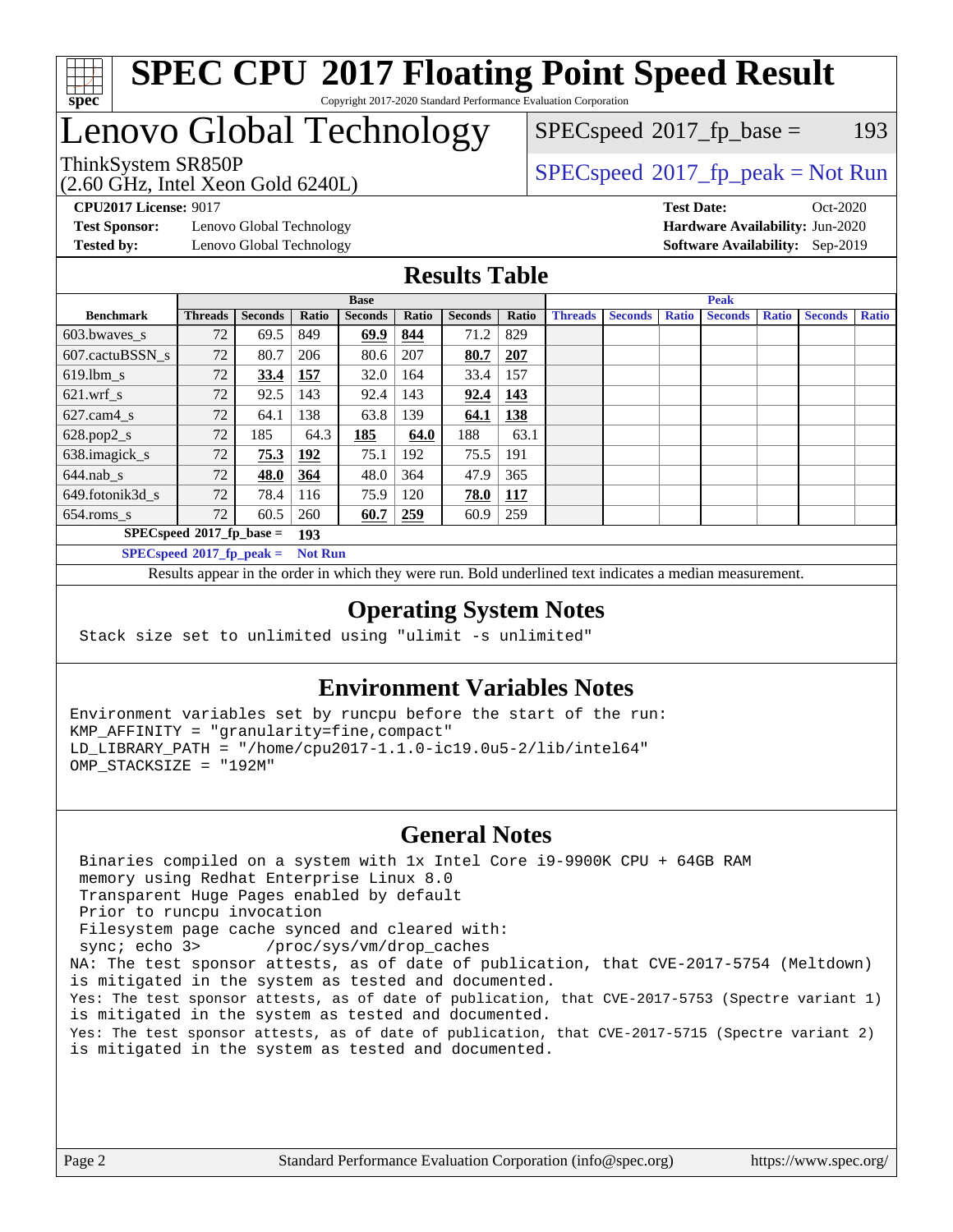| Lenovo Global Technology<br>$SPEC speed^{\circ}2017$ _fp_base =<br>$SPEC speed^{\circ}2017\_fp\_peak = Not Run$<br><b>CPU2017 License: 9017</b><br><b>Test Date:</b><br>Oct-2020<br><b>Test Sponsor:</b><br>Lenovo Global Technology<br>Hardware Availability: Jun-2020<br>Software Availability: Sep-2019<br><b>Tested by:</b><br>Lenovo Global Technology<br><b>Platform Notes</b><br>Sysinfo program /home/cpu2017-1.1.0-ic19.0u5-2/bin/sysinfo<br>Rev: r6365 of 2019-08-21 295195f888a3d7edble6e46a485a0011<br>running on localhost.localdomain Wed Oct 28 22:15:20 2020<br>SUT (System Under Test) info as seen by some common utilities.<br>For more information on this section, see<br>https://www.spec.org/cpu2017/Docs/config.html#sysinfo<br>From /proc/cpuinfo<br>model name : Intel(R) Xeon(R) Gold 6240L CPU @ 2.60GHz<br>"physical id"s (chips)<br>4<br>72 "processors"<br>cores, siblings (Caution: counting these is hw and system dependent. The following<br>excerpts from /proc/cpuinfo might not be reliable. Use with caution.)<br>cpu cores : 18<br>siblings : 18<br>physical 0: cores 0 1 2 3 4 8 9 10 11 16 17 18 19 20 24 25 26 27<br>physical 1: cores 0 1 2 3 4 8 9 10 11 16 17 18 19 20 24 25 26 27<br>physical 2: cores 0 1 2 3 4 8 9 10 11 16 17 18 19 20 24 25 26 27<br>physical 3: cores 0 1 2 3 4 8 9 10 11 16 17 18 19 20 24 25 26 27<br>From 1scpu:<br>Architecture:<br>x86_64<br>$CPU$ op-mode( $s$ ):<br>$32$ -bit, $64$ -bit<br>Little Endian<br>Byte Order:<br>CPU(s):<br>72<br>On-line CPU(s) list: $0-71$<br>Thread( $s$ ) per core:<br>$\mathbf{1}$<br>Core(s) per socket:<br>18<br>Socket(s):<br>4<br>NUMA $node(s):$<br>4<br>Vendor ID:<br>GenuineIntel<br>CPU family:<br>6<br>85<br>Model:<br>Model name:<br>$Intel(R) Xeon(R) Gold 6240L CPU @ 2.60GHz$<br>7<br>Stepping:<br>CPU MHz:<br>2298.103<br>$CPU$ max $MHz$ :<br>3900.0000<br>CPU min MHz:<br>1000.0000<br>5200.00<br>BogoMIPS:<br>Virtualization:<br>$VT - x$ | L1d cache:<br>32K<br>(Continued on next page)                                        | <b>SPEC CPU®2017 Floating Point Speed Result</b><br>Copyright 2017-2020 Standard Performance Evaluation Corporation<br>$spec^*$ |  |  |  |     |  |  |
|------------------------------------------------------------------------------------------------------------------------------------------------------------------------------------------------------------------------------------------------------------------------------------------------------------------------------------------------------------------------------------------------------------------------------------------------------------------------------------------------------------------------------------------------------------------------------------------------------------------------------------------------------------------------------------------------------------------------------------------------------------------------------------------------------------------------------------------------------------------------------------------------------------------------------------------------------------------------------------------------------------------------------------------------------------------------------------------------------------------------------------------------------------------------------------------------------------------------------------------------------------------------------------------------------------------------------------------------------------------------------------------------------------------------------------------------------------------------------------------------------------------------------------------------------------------------------------------------------------------------------------------------------------------------------------------------------------------------------------------------------------------------------------------------------------------------------------------------------------------------------------------------------------------------------------------------------------------------|--------------------------------------------------------------------------------------|---------------------------------------------------------------------------------------------------------------------------------|--|--|--|-----|--|--|
| (2.60 GHz, Intel Xeon Gold 6240L)                                                                                                                                                                                                                                                                                                                                                                                                                                                                                                                                                                                                                                                                                                                                                                                                                                                                                                                                                                                                                                                                                                                                                                                                                                                                                                                                                                                                                                                                                                                                                                                                                                                                                                                                                                                                                                                                                                                                      |                                                                                      |                                                                                                                                 |  |  |  | 193 |  |  |
| BIOS configuration:<br>Choose Operating Mode set to Maximum Performance and then set it to Custom Mode<br>MONITOR/MWAIT set to Enable<br>Hyper-Threading set to Disable                                                                                                                                                                                                                                                                                                                                                                                                                                                                                                                                                                                                                                                                                                                                                                                                                                                                                                                                                                                                                                                                                                                                                                                                                                                                                                                                                                                                                                                                                                                                                                                                                                                                                                                                                                                                |                                                                                      | ThinkSystem SR850P                                                                                                              |  |  |  |     |  |  |
|                                                                                                                                                                                                                                                                                                                                                                                                                                                                                                                                                                                                                                                                                                                                                                                                                                                                                                                                                                                                                                                                                                                                                                                                                                                                                                                                                                                                                                                                                                                                                                                                                                                                                                                                                                                                                                                                                                                                                                        |                                                                                      |                                                                                                                                 |  |  |  |     |  |  |
|                                                                                                                                                                                                                                                                                                                                                                                                                                                                                                                                                                                                                                                                                                                                                                                                                                                                                                                                                                                                                                                                                                                                                                                                                                                                                                                                                                                                                                                                                                                                                                                                                                                                                                                                                                                                                                                                                                                                                                        |                                                                                      |                                                                                                                                 |  |  |  |     |  |  |
|                                                                                                                                                                                                                                                                                                                                                                                                                                                                                                                                                                                                                                                                                                                                                                                                                                                                                                                                                                                                                                                                                                                                                                                                                                                                                                                                                                                                                                                                                                                                                                                                                                                                                                                                                                                                                                                                                                                                                                        |                                                                                      |                                                                                                                                 |  |  |  |     |  |  |
|                                                                                                                                                                                                                                                                                                                                                                                                                                                                                                                                                                                                                                                                                                                                                                                                                                                                                                                                                                                                                                                                                                                                                                                                                                                                                                                                                                                                                                                                                                                                                                                                                                                                                                                                                                                                                                                                                                                                                                        |                                                                                      |                                                                                                                                 |  |  |  |     |  |  |
|                                                                                                                                                                                                                                                                                                                                                                                                                                                                                                                                                                                                                                                                                                                                                                                                                                                                                                                                                                                                                                                                                                                                                                                                                                                                                                                                                                                                                                                                                                                                                                                                                                                                                                                                                                                                                                                                                                                                                                        |                                                                                      |                                                                                                                                 |  |  |  |     |  |  |
|                                                                                                                                                                                                                                                                                                                                                                                                                                                                                                                                                                                                                                                                                                                                                                                                                                                                                                                                                                                                                                                                                                                                                                                                                                                                                                                                                                                                                                                                                                                                                                                                                                                                                                                                                                                                                                                                                                                                                                        |                                                                                      |                                                                                                                                 |  |  |  |     |  |  |
|                                                                                                                                                                                                                                                                                                                                                                                                                                                                                                                                                                                                                                                                                                                                                                                                                                                                                                                                                                                                                                                                                                                                                                                                                                                                                                                                                                                                                                                                                                                                                                                                                                                                                                                                                                                                                                                                                                                                                                        | Standard Performance Evaluation Corporation (info@spec.org)<br>https://www.spec.org/ | Page 3                                                                                                                          |  |  |  |     |  |  |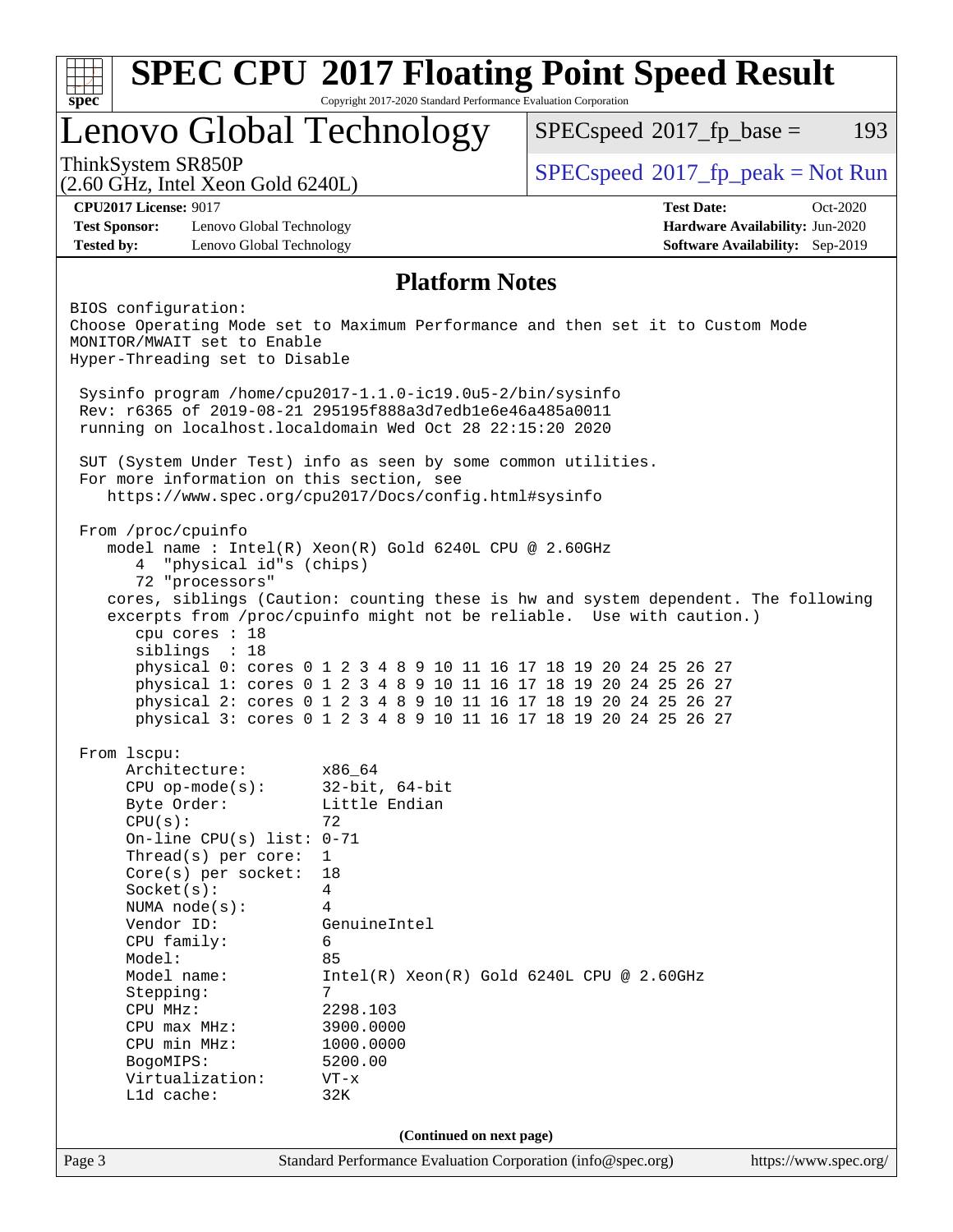

# **[SPEC CPU](http://www.spec.org/auto/cpu2017/Docs/result-fields.html#SPECCPU2017FloatingPointSpeedResult)[2017 Floating Point Speed Result](http://www.spec.org/auto/cpu2017/Docs/result-fields.html#SPECCPU2017FloatingPointSpeedResult)**

Copyright 2017-2020 Standard Performance Evaluation Corporation

Lenovo Global Technology

 $SPEC speed^{\circ}2017$  fp base = 193

(2.60 GHz, Intel Xeon Gold 6240L)

ThinkSystem SR850P<br>  $\begin{array}{c}\n\text{SPEC speed} \text{°2017\_fp\_peak} = \text{Not Run} \\
\text{SPEC speed} \text{°2017\_fp\_peak} = \text{Not Run} \\
\end{array}$ 

**[CPU2017 License:](http://www.spec.org/auto/cpu2017/Docs/result-fields.html#CPU2017License)** 9017 **[Test Date:](http://www.spec.org/auto/cpu2017/Docs/result-fields.html#TestDate)** Oct-2020

**[Test Sponsor:](http://www.spec.org/auto/cpu2017/Docs/result-fields.html#TestSponsor)** Lenovo Global Technology **[Hardware Availability:](http://www.spec.org/auto/cpu2017/Docs/result-fields.html#HardwareAvailability)** Jun-2020 **[Tested by:](http://www.spec.org/auto/cpu2017/Docs/result-fields.html#Testedby)** Lenovo Global Technology **[Software Availability:](http://www.spec.org/auto/cpu2017/Docs/result-fields.html#SoftwareAvailability)** Sep-2019

**[Platform Notes \(Continued\)](http://www.spec.org/auto/cpu2017/Docs/result-fields.html#PlatformNotes)**

|       | Lli cache:  |                         | 32K                        |
|-------|-------------|-------------------------|----------------------------|
|       | $L2$ cache: |                         | 1024K                      |
|       | $L3$ cache: |                         | 25344K                     |
|       |             | NUMA $node0$ $CPU(s)$ : | $0 - 17$                   |
|       |             | NUMA nodel CPU(s):      | $18 - 35$                  |
|       |             | NUMA $node2$ $CPU(s)$ : | $36 - 53$                  |
|       |             | NUMA $node3$ $CPU(s)$ : | $54 - 71$                  |
| F1200 |             |                         | $f_{\text{min}}$ $\tau$ me |

Flags: fpu vme de pse tsc msr pae mce cx8 apic sep mtrr pge mca cmov pat pse36 clflush dts acpi mmx fxsr sse sse2 ss ht tm pbe syscall nx pdpe1gb rdtscp lm constant\_tsc art arch\_perfmon pebs bts rep\_good nopl xtopology nonstop\_tsc cpuid aperfmperf pni pclmulqdq dtes64 monitor ds\_cpl vmx smx est tm2 ssse3 sdbg fma cx16 xtpr pdcm pcid dca sse4\_1 sse4\_2 x2apic movbe popcnt tsc\_deadline\_timer aes xsave avx f16c rdrand lahf\_lm abm 3dnowprefetch cpuid\_fault epb cat\_l3 cdp\_l3 invpcid\_single intel\_ppin ssbd mba ibrs ibpb stibp ibrs\_enhanced tpr\_shadow vnmi flexpriority ept vpid fsgsbase tsc\_adjust bmi1 hle avx2 smep bmi2 erms invpcid rtm cqm mpx rdt\_a avx512f avx512dq rdseed adx smap clflushopt clwb intel\_pt avx512cd avx512bw avx512vl xsaveopt xsavec xgetbv1 xsaves cqm\_llc cqm\_occup\_llc cqm\_mbm\_total cqm\_mbm\_local dtherm ida arat pln pts pku ospke avx512\_vnni flush\_l1d arch\_capabilities

 /proc/cpuinfo cache data cache size : 25344 KB

 From numactl --hardware WARNING: a numactl 'node' might or might not correspond to a physical chip. available: 4 nodes (0-3) node 0 cpus: 0 1 2 3 4 5 6 7 8 9 10 11 12 13 14 15 16 17

 node 0 size: 386684 MB node 0 free: 385930 MB

 node 1 cpus: 18 19 20 21 22 23 24 25 26 27 28 29 30 31 32 33 34 35 node 1 size: 387043 MB

 node 1 free: 386803 MB node 2 cpus: 36 37 38 39 40 41 42 43 44 45 46 47 48 49 50 51 52 53

 node 2 size: 387068 MB node 2 free: 386342 MB

 node 3 cpus: 54 55 56 57 58 59 60 61 62 63 64 65 66 67 68 69 70 71 node 3 size: 387067 MB

node 3 free: 386737 MB

node distances:

 node 0 1 2 3 0: 10 21 21 21

 1: 21 10 21 21 2: 21 21 10 21

3: 21 21 21 10

 From /proc/meminfo MemTotal: 1585012168 kB

**(Continued on next page)**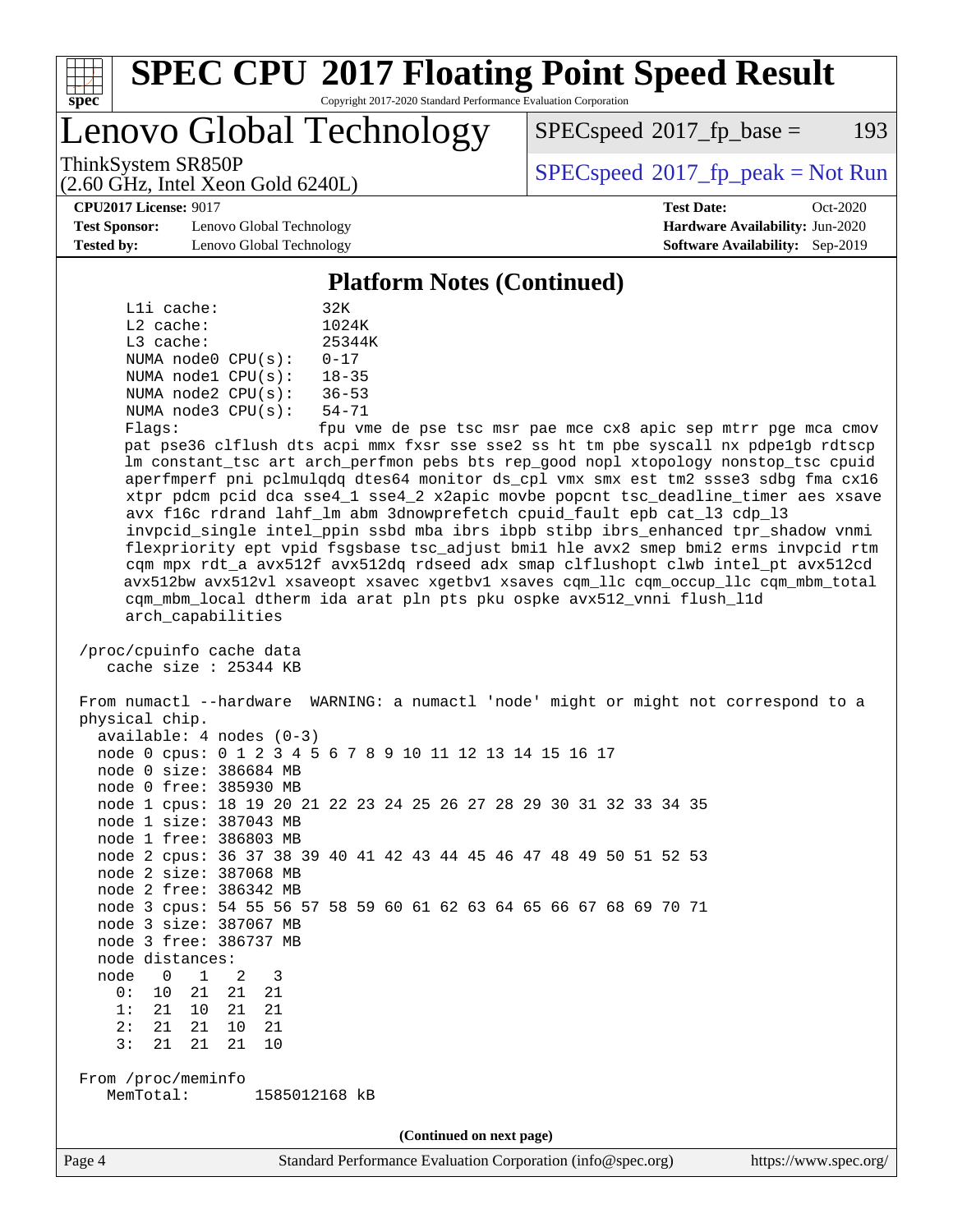| <b>SPEC CPU®2017 Floating Point Speed Result</b><br>Copyright 2017-2020 Standard Performance Evaluation Corporation<br>spec                                                                                                                                                                                                                 |                                                                                                                                                                                        |  |  |  |  |  |  |
|---------------------------------------------------------------------------------------------------------------------------------------------------------------------------------------------------------------------------------------------------------------------------------------------------------------------------------------------|----------------------------------------------------------------------------------------------------------------------------------------------------------------------------------------|--|--|--|--|--|--|
| Lenovo Global Technology<br>193<br>$SPEC speed^{\circ}2017\_fp\_base =$                                                                                                                                                                                                                                                                     |                                                                                                                                                                                        |  |  |  |  |  |  |
| ThinkSystem SR850P<br>$SPEC speed$ <sup>®</sup> 2017_fp_peak = Not Run<br>$(2.60 \text{ GHz}, \text{Intel Xeon Gold } 6240L)$                                                                                                                                                                                                               |                                                                                                                                                                                        |  |  |  |  |  |  |
| <b>CPU2017 License: 9017</b><br><b>Test Date:</b><br>Oct-2020<br><b>Test Sponsor:</b><br>Lenovo Global Technology<br>Hardware Availability: Jun-2020                                                                                                                                                                                        |                                                                                                                                                                                        |  |  |  |  |  |  |
| <b>Tested by:</b><br>Lenovo Global Technology                                                                                                                                                                                                                                                                                               | Software Availability: Sep-2019                                                                                                                                                        |  |  |  |  |  |  |
| <b>Platform Notes (Continued)</b>                                                                                                                                                                                                                                                                                                           |                                                                                                                                                                                        |  |  |  |  |  |  |
| HugePages_Total:<br>0<br>Hugepagesize:<br>2048 kB                                                                                                                                                                                                                                                                                           |                                                                                                                                                                                        |  |  |  |  |  |  |
| From /etc/*release* /etc/*version*<br>os-release:<br>NAME="Red Hat Enterprise Linux"<br>VERSION="8.0 (Ootpa)"<br>ID="rhel"<br>ID_LIKE="fedora"<br>VERSION_ID="8.0"<br>PLATFORM_ID="platform:el8"<br>PRETTY_NAME="Red Hat Enterprise Linux 8.0 (Ootpa)"<br>ANSI_COLOR="0;31"<br>redhat-release: Red Hat Enterprise Linux release 8.0 (Ootpa) |                                                                                                                                                                                        |  |  |  |  |  |  |
| system-release: Red Hat Enterprise Linux release 8.0 (Ootpa)<br>system-release-cpe: cpe:/o:redhat:enterprise_linux:8.0:ga<br>uname $-a$ :<br>x86_64 x86_64 x86_64 GNU/Linux                                                                                                                                                                 | Linux localhost.localdomain 4.18.0-80.el8.x86_64 #1 SMP Wed Mar 13 12:02:46 UTC 2019                                                                                                   |  |  |  |  |  |  |
| Kernel self-reported vulnerability status:                                                                                                                                                                                                                                                                                                  |                                                                                                                                                                                        |  |  |  |  |  |  |
| CVE-2018-3620 (L1 Terminal Fault):<br>Microarchitectural Data Sampling:<br>CVE-2017-5754 (Meltdown):<br>CVE-2018-3639 (Speculative Store Bypass): Mitigation: Speculative Store Bypass disabled<br>CVE-2017-5753 (Spectre variant 1):<br>$CVE-2017-5715$ (Spectre variant 2):                                                               | Not affected<br>No status reported<br>Not affected<br>via prctl and seccomp<br>Mitigation: __user pointer sanitization<br>Mitigation: Enhanced IBRS, IBPB: conditional,<br>RSB filling |  |  |  |  |  |  |
| run-level 3 Oct 28 22:13                                                                                                                                                                                                                                                                                                                    |                                                                                                                                                                                        |  |  |  |  |  |  |
| SPEC is set to: /home/cpu2017-1.1.0-ic19.0u5-2<br>Type Size Used Avail Use% Mounted on<br>Filesystem<br>$/\text{dev/sda4}$<br>xfs<br>839G<br>31G 809G                                                                                                                                                                                       | 4% /home                                                                                                                                                                               |  |  |  |  |  |  |
| From /sys/devices/virtual/dmi/id<br>BIOS:<br>Lenovo - [TEE156L-2.61]- 05/20/2020<br>Vendor: Lenovo<br>Product: ThinkSystem SR850P - [7D2HCTO1WW]-<br>Product Family: ThinkSystem<br>Serial: 1234567890                                                                                                                                      |                                                                                                                                                                                        |  |  |  |  |  |  |
| Additional information from dmidecode follows. WARNING: Use caution when you interpret<br>this section. The 'dmidecode' program reads system data which is "intended to allow                                                                                                                                                               |                                                                                                                                                                                        |  |  |  |  |  |  |
| (Continued on next page)                                                                                                                                                                                                                                                                                                                    |                                                                                                                                                                                        |  |  |  |  |  |  |
| Standard Performance Evaluation Corporation (info@spec.org)<br>Page 5                                                                                                                                                                                                                                                                       | https://www.spec.org/                                                                                                                                                                  |  |  |  |  |  |  |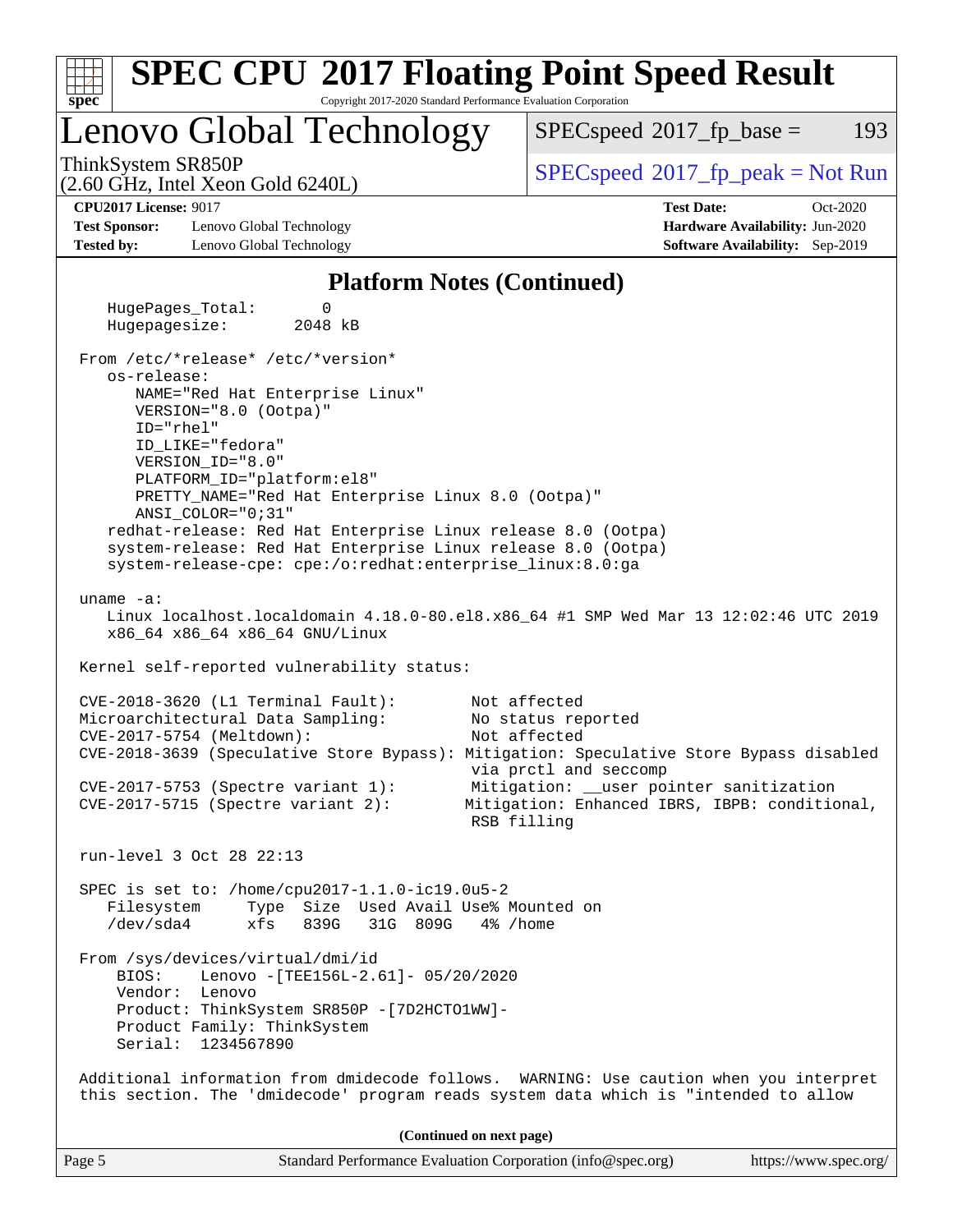

#### **[SPEC CPU](http://www.spec.org/auto/cpu2017/Docs/result-fields.html#SPECCPU2017FloatingPointSpeedResult)[2017 Floating Point Speed Result](http://www.spec.org/auto/cpu2017/Docs/result-fields.html#SPECCPU2017FloatingPointSpeedResult)** Copyright 2017-2020 Standard Performance Evaluation Corporation

### Lenovo Global Technology

 $SPECspeed^{\circledcirc}2017_fp\_base = 193$  $SPECspeed^{\circledcirc}2017_fp\_base = 193$ 

(2.60 GHz, Intel Xeon Gold 6240L)

ThinkSystem SR850P<br>  $\begin{array}{c}\n\text{SPEC speed} \text{?}2017 \text{ fp\_peak} = \text{Not Run} \\
\text{SPEC speed} \text{?}2017 \text{ fp\_peak} = \text{Not Run} \\
\end{array}$ 

**[Test Sponsor:](http://www.spec.org/auto/cpu2017/Docs/result-fields.html#TestSponsor)** Lenovo Global Technology **[Hardware Availability:](http://www.spec.org/auto/cpu2017/Docs/result-fields.html#HardwareAvailability)** Jun-2020 **[Tested by:](http://www.spec.org/auto/cpu2017/Docs/result-fields.html#Testedby)** Lenovo Global Technology **[Software Availability:](http://www.spec.org/auto/cpu2017/Docs/result-fields.html#SoftwareAvailability)** Sep-2019

**[CPU2017 License:](http://www.spec.org/auto/cpu2017/Docs/result-fields.html#CPU2017License)** 9017 **[Test Date:](http://www.spec.org/auto/cpu2017/Docs/result-fields.html#TestDate)** Oct-2020

#### **[Platform Notes \(Continued\)](http://www.spec.org/auto/cpu2017/Docs/result-fields.html#PlatformNotes)**

 hardware to be accurately determined", but the intent may not be met, as there are frequent changes to hardware, firmware, and the "DMTF SMBIOS" standard. Memory:

48x Samsung M393A4K40CB2-CVF 32 GB 2 rank 2933

(End of data from sysinfo program)

#### **[Compiler Version Notes](http://www.spec.org/auto/cpu2017/Docs/result-fields.html#CompilerVersionNotes)**

Page 6 Standard Performance Evaluation Corporation [\(info@spec.org\)](mailto:info@spec.org) <https://www.spec.org/> ============================================================================== C | 619.lbm\_s(base) 638.imagick\_s(base) 644.nab\_s(base) ------------------------------------------------------------------------------ Intel(R) C Intel(R) 64 Compiler for applications running on Intel(R)  $64$ , Version 19.0.5.281 Build 20190815 Copyright (C) 1985-2019 Intel Corporation. All rights reserved. ------------------------------------------------------------------------------ ============================================================================== C++, C, Fortran | 607.cactuBSSN\_s(base) ------------------------------------------------------------------------------ Intel(R) C++ Intel(R) 64 Compiler for applications running on Intel(R) 64, Version 19.0.5.281 Build 20190815 Copyright (C) 1985-2019 Intel Corporation. All rights reserved. Intel(R) C Intel(R) 64 Compiler for applications running on Intel(R)  $64$ , Version 19.0.5.281 Build 20190815 Copyright (C) 1985-2019 Intel Corporation. All rights reserved. Intel(R) Fortran Intel(R) 64 Compiler for applications running on Intel(R) 64, Version 19.0.5.281 Build 20190815 Copyright (C) 1985-2019 Intel Corporation. All rights reserved. ------------------------------------------------------------------------------ ============================================================================== Fortran | 603.bwaves\_s(base) 649.fotonik3d\_s(base) 654.roms\_s(base) ------------------------------------------------------------------------------ Intel(R) Fortran Intel(R) 64 Compiler for applications running on Intel(R) 64, Version 19.0.5.281 Build 20190815 Copyright (C) 1985-2019 Intel Corporation. All rights reserved. ------------------------------------------------------------------------------ ============================================================================== Fortran, C | 621.wrf\_s(base) 627.cam4\_s(base) 628.pop2\_s(base) ------------------------------------------------------------------------------ Intel(R) Fortran Intel(R) 64 Compiler for applications running on Intel(R) 64, Version 19.0.5.281 Build 20190815 Copyright (C) 1985-2019 Intel Corporation. All rights reserved. Intel(R) C Intel(R) 64 Compiler for applications running on Intel(R)  $64$ , **(Continued on next page)**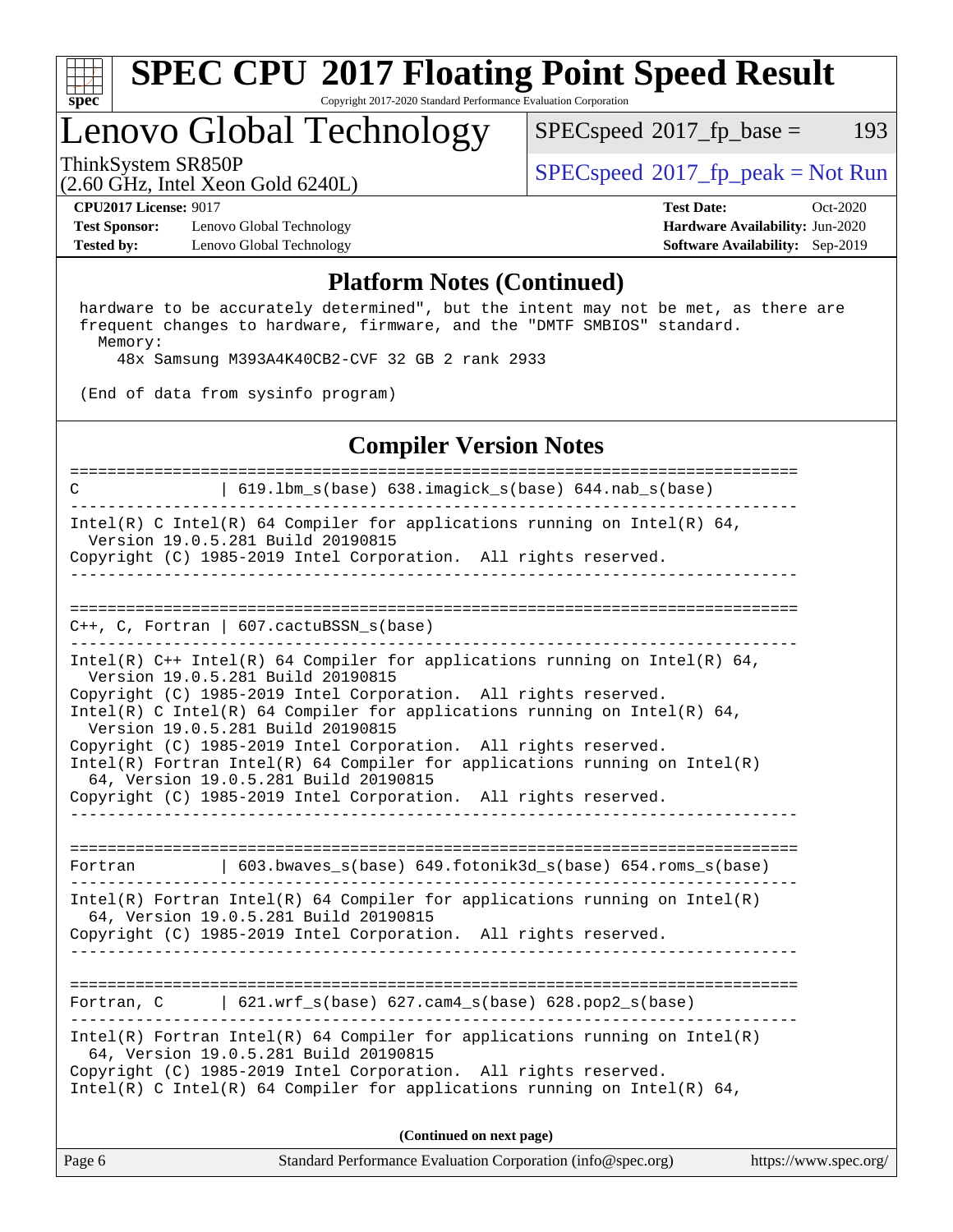

#### **[SPEC CPU](http://www.spec.org/auto/cpu2017/Docs/result-fields.html#SPECCPU2017FloatingPointSpeedResult)[2017 Floating Point Speed Result](http://www.spec.org/auto/cpu2017/Docs/result-fields.html#SPECCPU2017FloatingPointSpeedResult)** Copyright 2017-2020 Standard Performance Evaluation Corporation

### Lenovo Global Technology

 $SPECspeed^{\circledcirc}2017_fp\_base = 193$  $SPECspeed^{\circledcirc}2017_fp\_base = 193$ 

ThinkSystem SR850P<br>  $SPECspeed*2017_fp\_peak = Not Run$  $SPECspeed*2017_fp\_peak = Not Run$ 

(2.60 GHz, Intel Xeon Gold 6240L)

**[Test Sponsor:](http://www.spec.org/auto/cpu2017/Docs/result-fields.html#TestSponsor)** Lenovo Global Technology **[Hardware Availability:](http://www.spec.org/auto/cpu2017/Docs/result-fields.html#HardwareAvailability)** Jun-2020 **[Tested by:](http://www.spec.org/auto/cpu2017/Docs/result-fields.html#Testedby)** Lenovo Global Technology **[Software Availability:](http://www.spec.org/auto/cpu2017/Docs/result-fields.html#SoftwareAvailability)** Sep-2019

**[CPU2017 License:](http://www.spec.org/auto/cpu2017/Docs/result-fields.html#CPU2017License)** 9017 **[Test Date:](http://www.spec.org/auto/cpu2017/Docs/result-fields.html#TestDate)** Oct-2020

### **[Compiler Version Notes \(Continued\)](http://www.spec.org/auto/cpu2017/Docs/result-fields.html#CompilerVersionNotes)**

Version 19.0.5.281 Build 20190815

Copyright (C) 1985-2019 Intel Corporation. All rights reserved.

------------------------------------------------------------------------------

### **[Base Compiler Invocation](http://www.spec.org/auto/cpu2017/Docs/result-fields.html#BaseCompilerInvocation)**

[C benchmarks](http://www.spec.org/auto/cpu2017/Docs/result-fields.html#Cbenchmarks): [icc](http://www.spec.org/cpu2017/results/res2020q4/cpu2017-20201109-24366.flags.html#user_CCbase_intel_icc_66fc1ee009f7361af1fbd72ca7dcefbb700085f36577c54f309893dd4ec40d12360134090235512931783d35fd58c0460139e722d5067c5574d8eaf2b3e37e92)

[Fortran benchmarks](http://www.spec.org/auto/cpu2017/Docs/result-fields.html#Fortranbenchmarks): [ifort](http://www.spec.org/cpu2017/results/res2020q4/cpu2017-20201109-24366.flags.html#user_FCbase_intel_ifort_8111460550e3ca792625aed983ce982f94888b8b503583aa7ba2b8303487b4d8a21a13e7191a45c5fd58ff318f48f9492884d4413fa793fd88dd292cad7027ca)

[Benchmarks using both Fortran and C](http://www.spec.org/auto/cpu2017/Docs/result-fields.html#BenchmarksusingbothFortranandC): [ifort](http://www.spec.org/cpu2017/results/res2020q4/cpu2017-20201109-24366.flags.html#user_CC_FCbase_intel_ifort_8111460550e3ca792625aed983ce982f94888b8b503583aa7ba2b8303487b4d8a21a13e7191a45c5fd58ff318f48f9492884d4413fa793fd88dd292cad7027ca) [icc](http://www.spec.org/cpu2017/results/res2020q4/cpu2017-20201109-24366.flags.html#user_CC_FCbase_intel_icc_66fc1ee009f7361af1fbd72ca7dcefbb700085f36577c54f309893dd4ec40d12360134090235512931783d35fd58c0460139e722d5067c5574d8eaf2b3e37e92)

[Benchmarks using Fortran, C, and C++:](http://www.spec.org/auto/cpu2017/Docs/result-fields.html#BenchmarksusingFortranCandCXX) [icpc](http://www.spec.org/cpu2017/results/res2020q4/cpu2017-20201109-24366.flags.html#user_CC_CXX_FCbase_intel_icpc_c510b6838c7f56d33e37e94d029a35b4a7bccf4766a728ee175e80a419847e808290a9b78be685c44ab727ea267ec2f070ec5dc83b407c0218cded6866a35d07) [icc](http://www.spec.org/cpu2017/results/res2020q4/cpu2017-20201109-24366.flags.html#user_CC_CXX_FCbase_intel_icc_66fc1ee009f7361af1fbd72ca7dcefbb700085f36577c54f309893dd4ec40d12360134090235512931783d35fd58c0460139e722d5067c5574d8eaf2b3e37e92) [ifort](http://www.spec.org/cpu2017/results/res2020q4/cpu2017-20201109-24366.flags.html#user_CC_CXX_FCbase_intel_ifort_8111460550e3ca792625aed983ce982f94888b8b503583aa7ba2b8303487b4d8a21a13e7191a45c5fd58ff318f48f9492884d4413fa793fd88dd292cad7027ca)

### **[Base Portability Flags](http://www.spec.org/auto/cpu2017/Docs/result-fields.html#BasePortabilityFlags)**

 603.bwaves\_s: [-DSPEC\\_LP64](http://www.spec.org/cpu2017/results/res2020q4/cpu2017-20201109-24366.flags.html#suite_basePORTABILITY603_bwaves_s_DSPEC_LP64) 607.cactuBSSN\_s: [-DSPEC\\_LP64](http://www.spec.org/cpu2017/results/res2020q4/cpu2017-20201109-24366.flags.html#suite_basePORTABILITY607_cactuBSSN_s_DSPEC_LP64) 619.lbm\_s: [-DSPEC\\_LP64](http://www.spec.org/cpu2017/results/res2020q4/cpu2017-20201109-24366.flags.html#suite_basePORTABILITY619_lbm_s_DSPEC_LP64) 621.wrf\_s: [-DSPEC\\_LP64](http://www.spec.org/cpu2017/results/res2020q4/cpu2017-20201109-24366.flags.html#suite_basePORTABILITY621_wrf_s_DSPEC_LP64) [-DSPEC\\_CASE\\_FLAG](http://www.spec.org/cpu2017/results/res2020q4/cpu2017-20201109-24366.flags.html#b621.wrf_s_baseCPORTABILITY_DSPEC_CASE_FLAG) [-convert big\\_endian](http://www.spec.org/cpu2017/results/res2020q4/cpu2017-20201109-24366.flags.html#user_baseFPORTABILITY621_wrf_s_convert_big_endian_c3194028bc08c63ac5d04de18c48ce6d347e4e562e8892b8bdbdc0214820426deb8554edfa529a3fb25a586e65a3d812c835984020483e7e73212c4d31a38223) 627.cam4\_s: [-DSPEC\\_LP64](http://www.spec.org/cpu2017/results/res2020q4/cpu2017-20201109-24366.flags.html#suite_basePORTABILITY627_cam4_s_DSPEC_LP64) [-DSPEC\\_CASE\\_FLAG](http://www.spec.org/cpu2017/results/res2020q4/cpu2017-20201109-24366.flags.html#b627.cam4_s_baseCPORTABILITY_DSPEC_CASE_FLAG) 628.pop2\_s: [-DSPEC\\_LP64](http://www.spec.org/cpu2017/results/res2020q4/cpu2017-20201109-24366.flags.html#suite_basePORTABILITY628_pop2_s_DSPEC_LP64) [-DSPEC\\_CASE\\_FLAG](http://www.spec.org/cpu2017/results/res2020q4/cpu2017-20201109-24366.flags.html#b628.pop2_s_baseCPORTABILITY_DSPEC_CASE_FLAG) [-convert big\\_endian](http://www.spec.org/cpu2017/results/res2020q4/cpu2017-20201109-24366.flags.html#user_baseFPORTABILITY628_pop2_s_convert_big_endian_c3194028bc08c63ac5d04de18c48ce6d347e4e562e8892b8bdbdc0214820426deb8554edfa529a3fb25a586e65a3d812c835984020483e7e73212c4d31a38223) [-assume byterecl](http://www.spec.org/cpu2017/results/res2020q4/cpu2017-20201109-24366.flags.html#user_baseFPORTABILITY628_pop2_s_assume_byterecl_7e47d18b9513cf18525430bbf0f2177aa9bf368bc7a059c09b2c06a34b53bd3447c950d3f8d6c70e3faf3a05c8557d66a5798b567902e8849adc142926523472) 638.imagick\_s: [-DSPEC\\_LP64](http://www.spec.org/cpu2017/results/res2020q4/cpu2017-20201109-24366.flags.html#suite_basePORTABILITY638_imagick_s_DSPEC_LP64) 644.nab\_s: [-DSPEC\\_LP64](http://www.spec.org/cpu2017/results/res2020q4/cpu2017-20201109-24366.flags.html#suite_basePORTABILITY644_nab_s_DSPEC_LP64) 649.fotonik3d\_s: [-DSPEC\\_LP64](http://www.spec.org/cpu2017/results/res2020q4/cpu2017-20201109-24366.flags.html#suite_basePORTABILITY649_fotonik3d_s_DSPEC_LP64) 654.roms\_s: [-DSPEC\\_LP64](http://www.spec.org/cpu2017/results/res2020q4/cpu2017-20201109-24366.flags.html#suite_basePORTABILITY654_roms_s_DSPEC_LP64)

### **[Base Optimization Flags](http://www.spec.org/auto/cpu2017/Docs/result-fields.html#BaseOptimizationFlags)**

[C benchmarks](http://www.spec.org/auto/cpu2017/Docs/result-fields.html#Cbenchmarks):

[-m64](http://www.spec.org/cpu2017/results/res2020q4/cpu2017-20201109-24366.flags.html#user_CCbase_m64-icc) [-std=c11](http://www.spec.org/cpu2017/results/res2020q4/cpu2017-20201109-24366.flags.html#user_CCbase_std-icc-std_0e1c27790398a4642dfca32ffe6c27b5796f9c2d2676156f2e42c9c44eaad0c049b1cdb667a270c34d979996257aeb8fc440bfb01818dbc9357bd9d174cb8524) [-xCORE-AVX512](http://www.spec.org/cpu2017/results/res2020q4/cpu2017-20201109-24366.flags.html#user_CCbase_f-xCORE-AVX512) [-ipo](http://www.spec.org/cpu2017/results/res2020q4/cpu2017-20201109-24366.flags.html#user_CCbase_f-ipo) [-O3](http://www.spec.org/cpu2017/results/res2020q4/cpu2017-20201109-24366.flags.html#user_CCbase_f-O3) [-no-prec-div](http://www.spec.org/cpu2017/results/res2020q4/cpu2017-20201109-24366.flags.html#user_CCbase_f-no-prec-div) [-qopt-prefetch](http://www.spec.org/cpu2017/results/res2020q4/cpu2017-20201109-24366.flags.html#user_CCbase_f-qopt-prefetch) [-ffinite-math-only](http://www.spec.org/cpu2017/results/res2020q4/cpu2017-20201109-24366.flags.html#user_CCbase_f_finite_math_only_cb91587bd2077682c4b38af759c288ed7c732db004271a9512da14a4f8007909a5f1427ecbf1a0fb78ff2a814402c6114ac565ca162485bbcae155b5e4258871) [-qopt-mem-layout-trans=4](http://www.spec.org/cpu2017/results/res2020q4/cpu2017-20201109-24366.flags.html#user_CCbase_f-qopt-mem-layout-trans_fa39e755916c150a61361b7846f310bcdf6f04e385ef281cadf3647acec3f0ae266d1a1d22d972a7087a248fd4e6ca390a3634700869573d231a252c784941a8) [-qopenmp](http://www.spec.org/cpu2017/results/res2020q4/cpu2017-20201109-24366.flags.html#user_CCbase_qopenmp_16be0c44f24f464004c6784a7acb94aca937f053568ce72f94b139a11c7c168634a55f6653758ddd83bcf7b8463e8028bb0b48b77bcddc6b78d5d95bb1df2967) [-DSPEC\\_OPENMP](http://www.spec.org/cpu2017/results/res2020q4/cpu2017-20201109-24366.flags.html#suite_CCbase_DSPEC_OPENMP)

[Fortran benchmarks](http://www.spec.org/auto/cpu2017/Docs/result-fields.html#Fortranbenchmarks):

[-m64](http://www.spec.org/cpu2017/results/res2020q4/cpu2017-20201109-24366.flags.html#user_FCbase_m64-icc) [-DSPEC\\_OPENMP](http://www.spec.org/cpu2017/results/res2020q4/cpu2017-20201109-24366.flags.html#suite_FCbase_DSPEC_OPENMP) [-xCORE-AVX512](http://www.spec.org/cpu2017/results/res2020q4/cpu2017-20201109-24366.flags.html#user_FCbase_f-xCORE-AVX512) [-ipo](http://www.spec.org/cpu2017/results/res2020q4/cpu2017-20201109-24366.flags.html#user_FCbase_f-ipo) [-O3](http://www.spec.org/cpu2017/results/res2020q4/cpu2017-20201109-24366.flags.html#user_FCbase_f-O3) [-no-prec-div](http://www.spec.org/cpu2017/results/res2020q4/cpu2017-20201109-24366.flags.html#user_FCbase_f-no-prec-div) [-qopt-prefetch](http://www.spec.org/cpu2017/results/res2020q4/cpu2017-20201109-24366.flags.html#user_FCbase_f-qopt-prefetch) [-ffinite-math-only](http://www.spec.org/cpu2017/results/res2020q4/cpu2017-20201109-24366.flags.html#user_FCbase_f_finite_math_only_cb91587bd2077682c4b38af759c288ed7c732db004271a9512da14a4f8007909a5f1427ecbf1a0fb78ff2a814402c6114ac565ca162485bbcae155b5e4258871) [-qopt-mem-layout-trans=4](http://www.spec.org/cpu2017/results/res2020q4/cpu2017-20201109-24366.flags.html#user_FCbase_f-qopt-mem-layout-trans_fa39e755916c150a61361b7846f310bcdf6f04e385ef281cadf3647acec3f0ae266d1a1d22d972a7087a248fd4e6ca390a3634700869573d231a252c784941a8) [-qopenmp](http://www.spec.org/cpu2017/results/res2020q4/cpu2017-20201109-24366.flags.html#user_FCbase_qopenmp_16be0c44f24f464004c6784a7acb94aca937f053568ce72f94b139a11c7c168634a55f6653758ddd83bcf7b8463e8028bb0b48b77bcddc6b78d5d95bb1df2967)

**(Continued on next page)**

| Page 7 | Standard Performance Evaluation Corporation (info@spec.org) | https://www.spec.org/ |
|--------|-------------------------------------------------------------|-----------------------|
|--------|-------------------------------------------------------------|-----------------------|